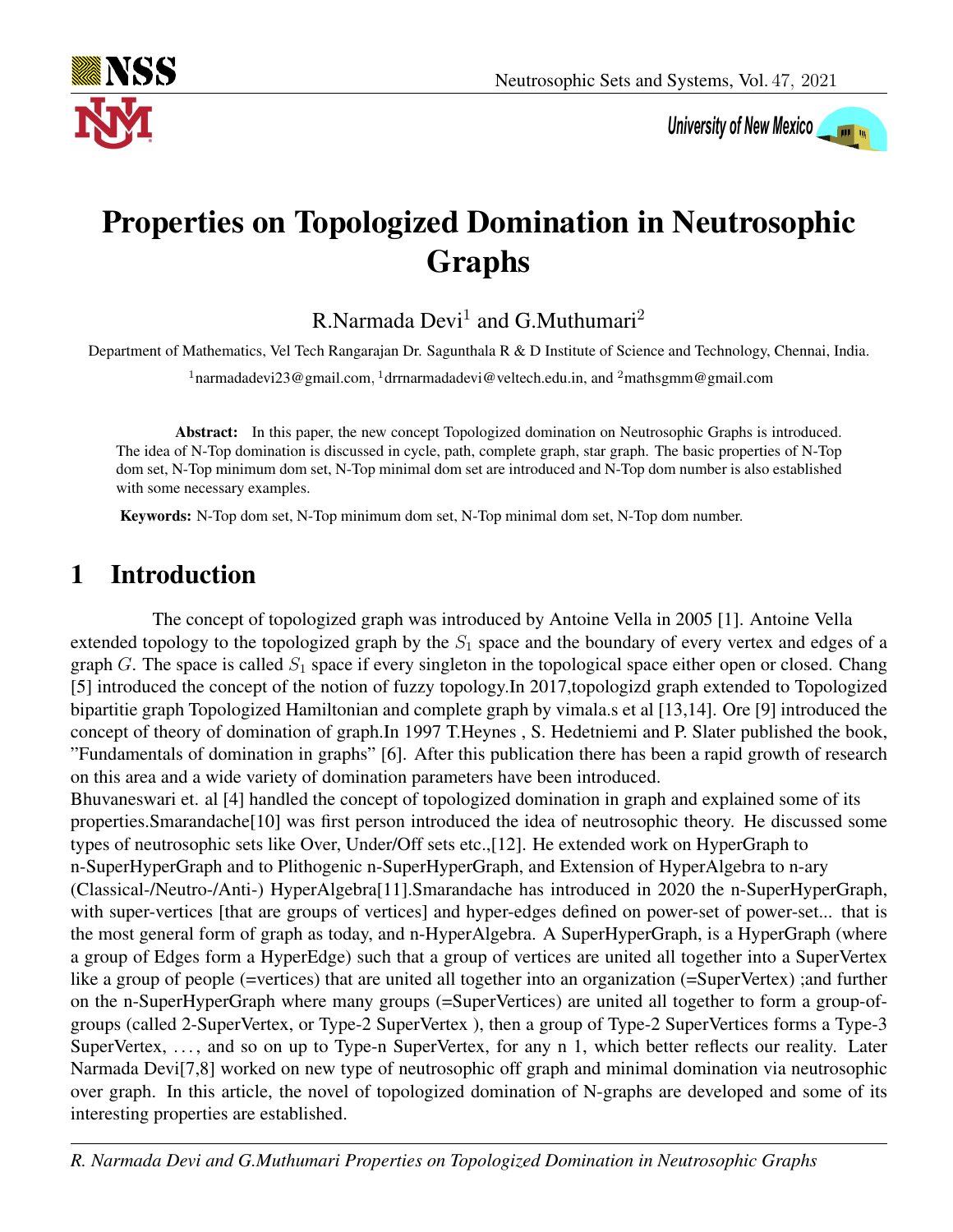### 2 Preliminiaries

**Definition 2.1.** [4] A topologized graph is a topological space  $\mathcal{H}$  such that

- (i) every singleton is open or closed
- (ii)  $\forall h \in \mathcal{H}, |\eth(h)| \leq 2$ , since  $\eth(h)$  is denoted by the boundary of a point h.

**Definition 2.2.** [8] A set  $\mathscr S$  of vertices of  $\mathscr G$  is said to be a top domination set  $\mathscr S$  if  $\mathscr G$  is a top graph and every vertex in  $\mathcal{V}(\mathcal{G})$  –  $\mathcal{S}$  is adjacent to atleast one vertex of in  $\mathcal{S}$ .

**Definition 2.3.** [8] The minimum cardinality among all the top dom set of  $\mathscr G$  is called the top dom number of G and it is denoted by  $\tau \gamma(\mathscr{G})$ .

**Definition 2.4.** [8] A Ngraph is a pair  $\mathscr{G} = (P, Q)$  of a crisp graph  $\mathscr{G}^* = (V, E)$  where P is Nvertex set in V and  $Q$  is a Nedge set in  $E$  such that

- (i)  $\mathscr{T}_{Q}(m_im_j) \leq \mathscr{T}_{P}(m_i) \wedge \mathscr{T}_{P}(m_j)$
- (ii)  $\mathscr{I}_{\Omega}(m_im_i) \leq \mathscr{I}_{P}(m_i) \wedge \mathscr{I}_{P}(m_i)$
- (iii)  $\mathscr{F}_Q(m_im_j) \geq \mathscr{F}_P(m_i) \vee \mathscr{F}_P(m_j)(m_i, m_j) \in E$

## 3 Neutrosophic Topologized Domination Graphs

An important concept of N-Top dom in graphs with suitable examples are discussion this section. Throughout this paper  $\mathscr{G}^* = (V, E)$  denotes a crisp graph and  $\mathscr{G} = (P, Q)$  a Ngraph.

**Definition 3.1.** A Ngraph  $\mathscr G$  is called N-Top graph if  $\mathscr G^*$  satisfy the following condition

- (i) every singleton is open or closed
- (ii)  $\forall h \in \mathcal{H}, |\eth(h)| \leq 2$ , since  $\eth(h)$  is denoted by the boundary of a point h.

**Definition 3.2.** A set  $\mathscr S$  of vertices of  $\mathscr G$  is said to be N-Top dom set in  $\mathscr G$  if  $\mathscr G$  is a N-Top graph and every vertex in  $\mathcal{V}(\mathcal{G})$  –  $\mathcal{S}$  is adjacent to atleast one vertex in  $\mathcal{S}$  at the degree of truth, indeterminacy and falsitymembership belongs to [0, 1] such that  $0 \leq \mathcal{F}_P(m) + \mathcal{F}_P(m) + \mathcal{F}_P(m) \leq 3$ ,  $\forall m \in V$ 

#### Example 3.1.



Figure 1:  $S_3$  – star graph

Let  $\mathcal{H} = \{a_1, a_2, a_3, (0.5, 0.2, 0.6), (0.4, 0.1, 1)\}\$ be a topological space defined by the topology  $\tau =$  ${\{\mathscr{H},\emptyset,\{a_1\},\{a_2\},\{a_3\},\{a_1,a_2\},\{a_1,a_3\},\{a_2,a_3\}\}}$ . Here for every  $\{h\} \in \mathscr{H}$  is open or closed and  $|\eth(h)| \leq 2$ . By the definition of 3.1,  $\mathscr{G} = (P, Q)$  is N-Top graph. Also N-top dom sets by  $\mathscr{D}_1 = \{a_2\}$ and  $\mathcal{D}_2 = \{a_1, a_3\}.$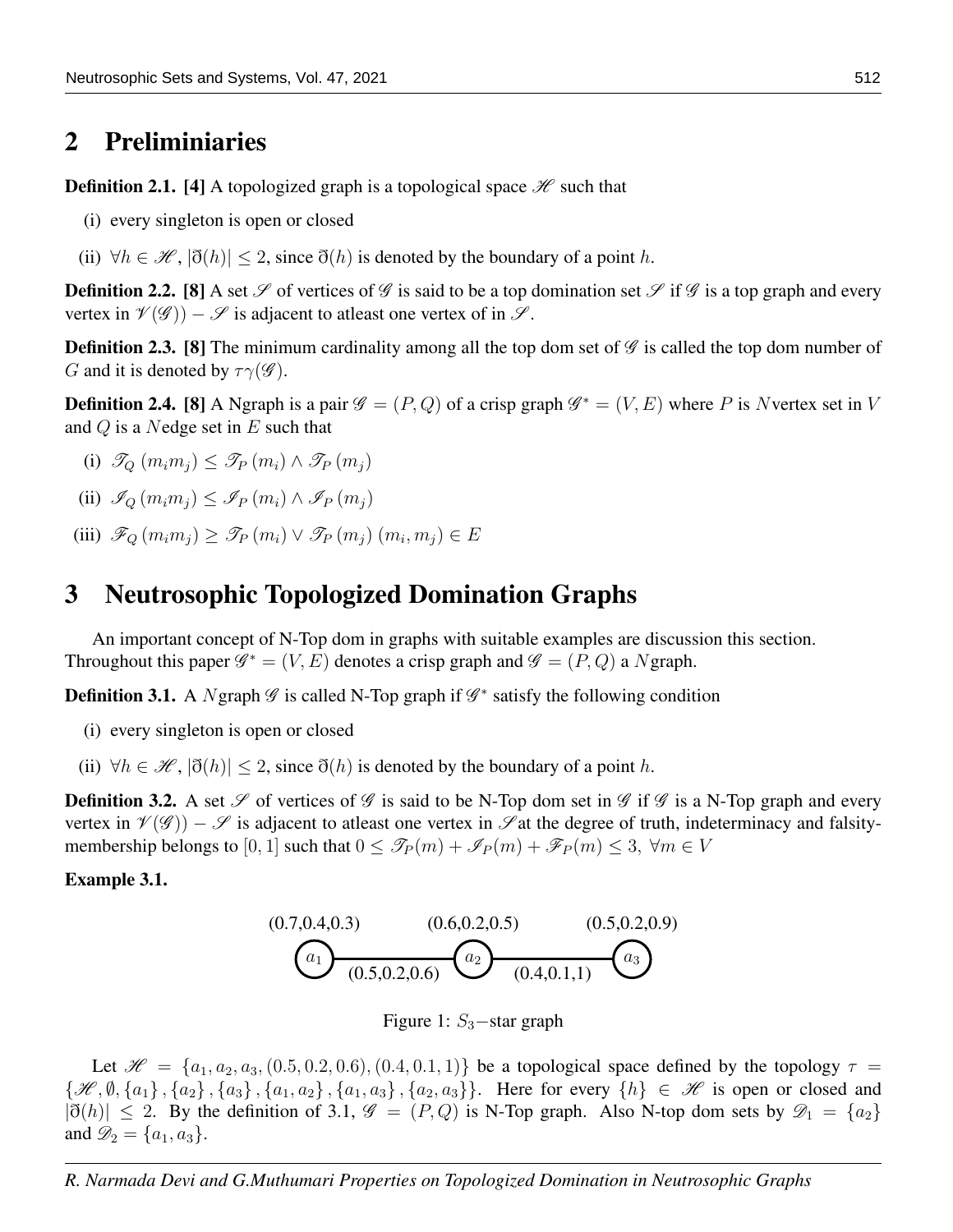**Theorem 3.1.** Let  $\mathscr G$  be a N-Top graph with atmost degree two. If  $\mathscr S$  is a top dom set of  $\mathscr G$ , then it is a N-Top dom set of  $\mathscr{G}$ .

#### Proof:

Let H be a topological space with topology  $\tau$  defined by  $V \cup E$ . Since every singleton set is open or closed and  $\mathscr G$  is a N-graph where the truth, indeterminacy and falsity membership function with unit interval [0, 1] such that  $0 \le \mathcal{I}_P(m) + \mathcal{I}_P(m) + \mathcal{F}_P(m) \le 3$ ,  $\forall m \in V$  and atmost degree two. Hence  $|\mathfrak{F}(h)| \le 2$ . This implies that  $\mathscr G$  is N-Top graph. Let  $\mathscr S$  be top dom set then every vertex in  $\mathscr V(\mathscr G)) - \mathscr S$  is adjacent to atleast one vertex of  $\mathscr S$  thus implies that  $\mathscr S$  is a N-Top dom set of  $\mathscr G$ .

#### Example 3.2.



Let  $a_1, a_2, a_3$  and  $a_4$  denote the vertices and  $(0.1, 0.4, 0.8), (0.2, 0.4, 0.9), (0.1, 0.4, 0.2), (0.3, 0.5, 0.4)$ denote the edges which are labelled  $f(0.1, 0.4, 0.8) = \{a_1, a_2\}$ ,  $f(0.2, 0.4, 0.9) = \{a_2, a_3\}$ ,  $f(0.1, 0.4, 0.2) =$  ${a_3, a_4}, f(0.3, 0.5, 0.4) = {a_4, a_1},$ 

Let  $a_1, a_2, a_3$  and  $a_4$  denote the vertices and  $(0.1, 0.4, 0.8), (0.2, 0.4, 0.9), (0.1, 0.4, 0.2), (0.3, 0.5, 0.4)$ denote the edges.

Let  $\mathcal{H} = \{a_1, a_2, a_3, a_4, (0.1, 0.4, 0.2), (0.3, 0.5, 0.4), (0.1, 0.4, 0.8), (0.2, 0.4, 0.9)\}\)$  be a topological space defined by the topology

$$
\tau = \left\{ \mathcal{H}, \emptyset, \left\{a_1\right\}, \left\{a_2\right\}, \left\{a_3\right\}, \left\{a_4\right\}, \left\{a_1, a_2\right\}, \left\{a_1, a_3\right\}, \left\{a_1, a_4\right\}, \left\{a_2, a_3\right\}, \left\{a_2, a_4\right\}, \left\{a_3, a_4\right\}, \left\{a_1, a_2, a_3\right\}, \left\{a_1, a_2, a_4\right\}, \left\{a_2, a_3, a_4\right\}, \left\{a_1, a_3, a_4\right\}\right\}
$$

Here for every  $\{h\} \in \mathcal{H}$  is open and  $|\partial(h)| \leq 2$ . We have  $\partial(a_1) = \{a_2, a_4\}, \partial(a_2) = \{a_1, a_3\}, \partial(a_3) =$  ${a_2, a_4}$  and  $\partial(a_4) = {a_1, a_3}$  with  $|\eth(h_i)| = 2$  where  $i = 1, 2, 3, 4$ .

Hence this graph is a N-Top graph.

Then  $D = \{a_1, a_3\}$  and  $\{a_2, a_4\}$  is a N-Top dom set in V whose maximum and minimum degrees of  $\mathscr{T}, \mathscr{I}, \mathscr{F}$  respectively.

|                | T   |  |                                                              |          |          |          |          |
|----------------|-----|--|--------------------------------------------------------------|----------|----------|----------|----------|
|                |     |  |                                                              | $a_1a_2$ | $a_2a_3$ | $a_3a_4$ | $a_4a_1$ |
| $a_1$          |     |  |                                                              | 0.4      |          |          |          |
| a <sub>2</sub> |     |  | $\mathscr{T}_{m_i \cup m_j} = \max \langle m_i, m_j \rangle$ |          |          | V.O      |          |
|                |     |  | $\mathscr{I}_{m_i \cup m_j} = \max \langle m_i, m_j \rangle$ | 0.7      | 0.9      | 0.9      |          |
| $a_3$          |     |  |                                                              |          |          |          |          |
|                | 0.6 |  | $\mathscr{F}_{m_i \cap m_j} = \min \langle m_i, m_j \rangle$ | 0.3      |          |          |          |
| $a_4$          |     |  |                                                              |          |          |          |          |

*R. Narmada Devi and G.Muthumari Properties on Topologized Domination in Neutrosophic Graphs*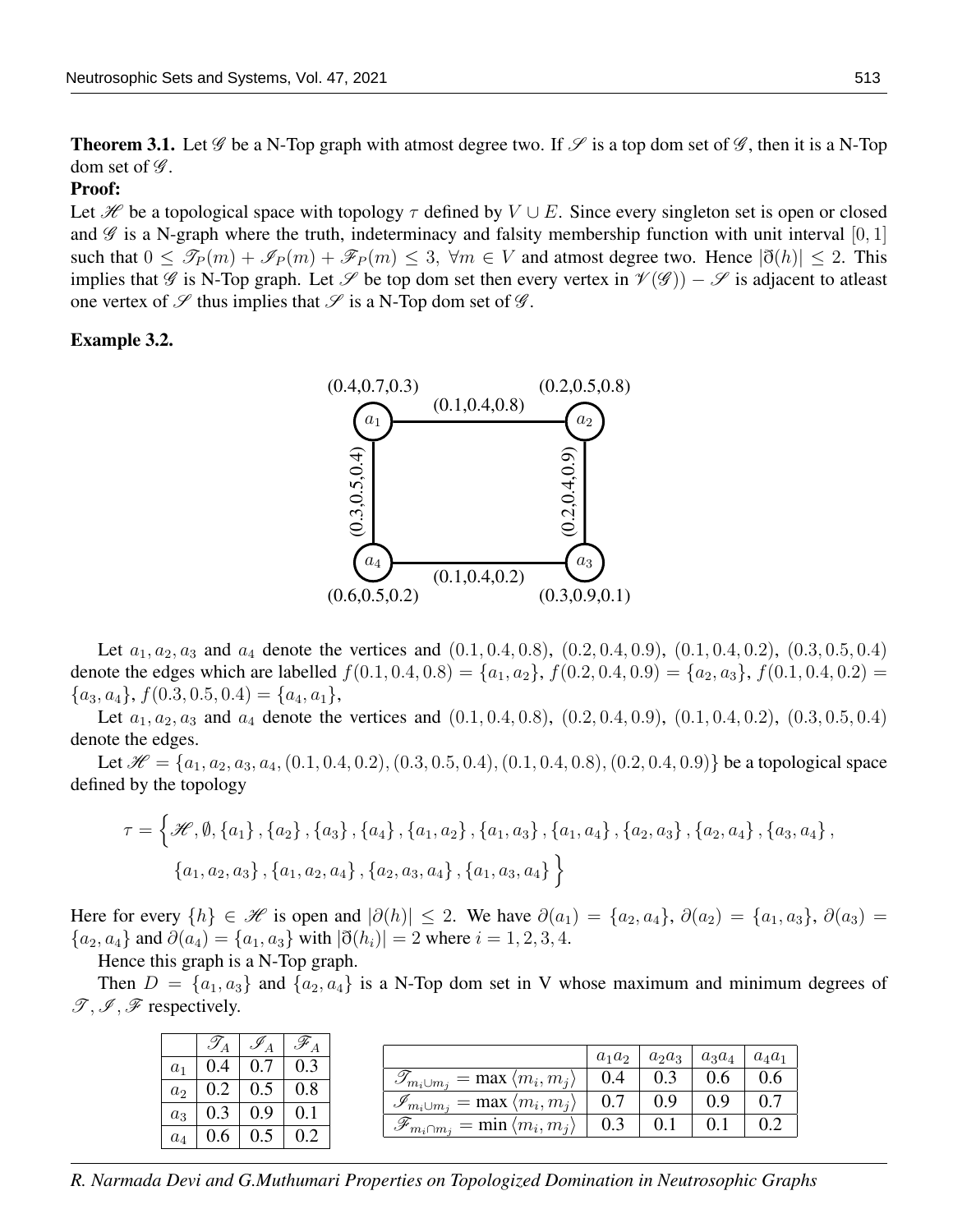|                                                              | $a_1a_2$ | $a_2a_3$ | $a_3a_4$ | $a_4a_1$ |
|--------------------------------------------------------------|----------|----------|----------|----------|
| $\mathscr{T}_{m_i \cap m_j} = \min \langle m_i, m_j \rangle$ | 0.2      | 0.2      | 0.3      | (0.4)    |
| $\mathscr{I}_{m_i \cap m_j} = \min \langle m_i, m_j \rangle$ | 0.5      | 0.5      | 0.5      | 0.5      |
| $\mathscr{F}_{m_i\cup m_j} = \max \langle m_i, m_j \rangle$  | 0.8      | 0.8      |          |          |

Therefore this graph is N-TOP dom graph.

**Definition 3.3.** A dominating set  $\mathscr S$  of the N-Top graph  $\mathscr G$  is said to be a minimal N-Top dom set if for every vertex v in  $\mathscr{S}$ ,  $\mathscr{S} - \{v\}$  is not a of  $\mathscr{S}$  is a N-Top dom set. i.e., no proper subset of  $\mathscr{S}$  is a N-Top dom set.

**Example 3.3.** From Example 1,  $\{a_1, a_3\}$  is N-Top minimal dom set but which is not a N-Top dom set.

**Theorem 3.2.** Let  $\mathscr G$  be a N-Top graph with atmost degree two. If  $\mathscr S$  is a N-TOP minimum dom set, then D is a N-Top minimal dom set.

#### Proof:

Let  $\mathcal{H}$  be a topological space with topology  $\tau$  defined by  $V \cup E$ .

Since every singleton set is open or closed and  $\mathscr G$  is a N-graph where the truth, indeterminacy and falsity membership function with unit interval [0, 1] such that  $0 \leq \mathcal{I}_P(m) + \mathcal{I}_P(m) + \mathcal{I}_P(m) \leq 3$ ,  $\forall m \in V$  and atmost degree two. Hence  $|\eth(h)| \leq 2$ . This implies that  $\mathscr G$  is N-Top graph.

Let  $\mathscr S$  be a top minimum dom set. Then every  $v \in \mathscr S, \mathscr S - \{v\}$  is not a top dom set which implies that  $\mathscr S$  is a N-Top minimal dom set.

Remark 3.1. The converse of the above theorem need not by true. Since every graph need not be a N-Top graph. Consider the following example.

**Example 3.4.** Let  $\mathcal G$  be a N complete graph  $K_4$  with 4 vertices.



Figure 2:  $K_4$  N-complete graph

Here every singleton sets are minimum dominating sets. Clearly the complete graph  $K_4$  is not a N-Top graph, since  $n \geq 4$ . Then the a N-Top dom set does exits. Then the dom sets need not be a N-Top dom set.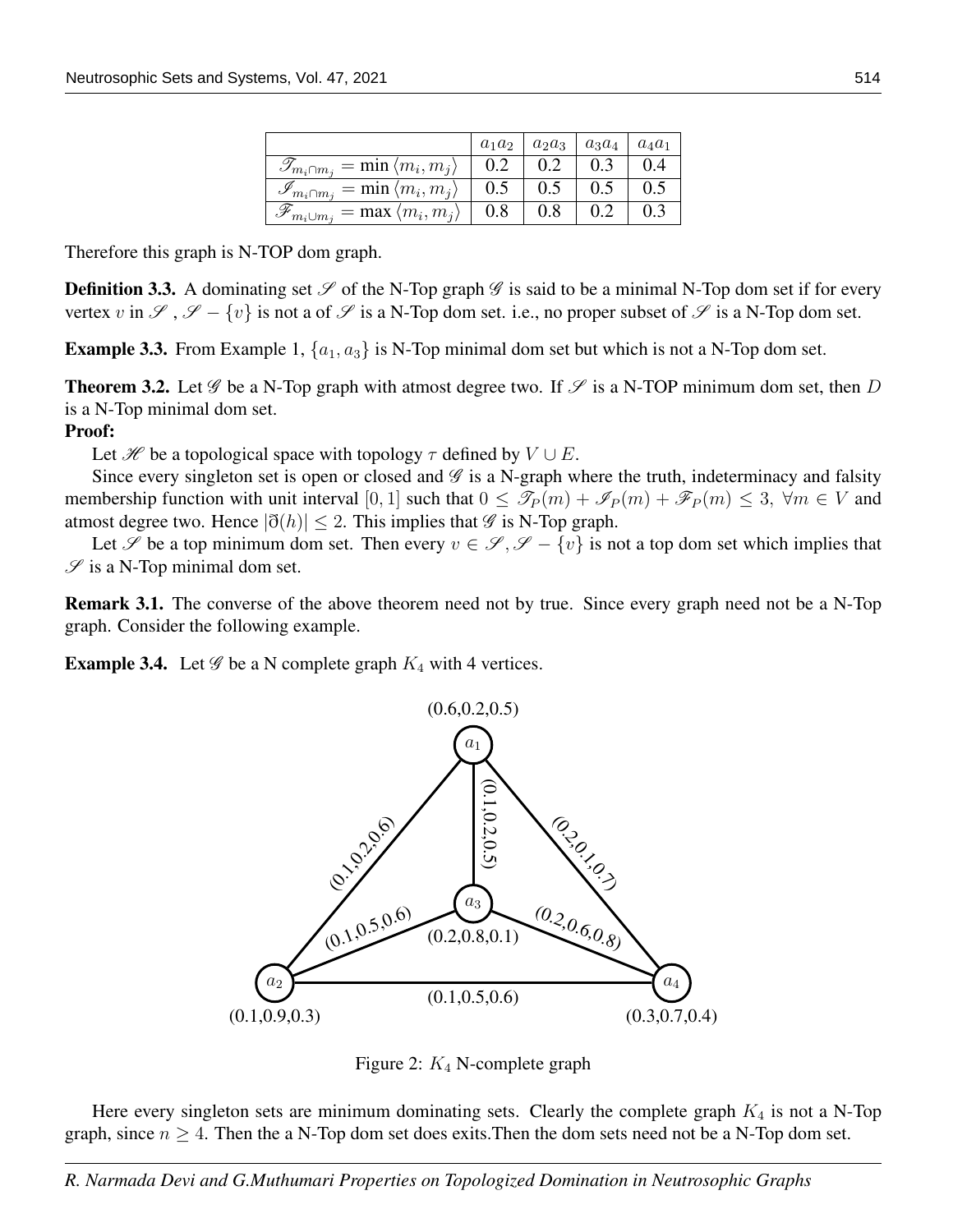**Lemma .1.** Let  $P_n$  be a N-path with n vertices which is a N-Top graph. Then the N-Top dom number is  $\tau_{\gamma}(P_n) \geq \lceil n/3 \rceil$ .

#### Example 3.5.



Let  $a_1, a_2, a_3, a_4$  and  $a_5$  denote the vertices and  $(0.2, 0.4, 0.7), (0.1, 0.3, 0.6), (0.2, 0.5, 0.9), (0.3, 0.1, 0.9)$ denote the edges which are labelled  $f(0.2, 0.4, 0.7) = \{a_1, a_2\}, f(0.1, 0.3, 0.6) = \{a_2, a_3\}, f(0.2, 0.5, 0.9) =$  ${a_3, a_4}, f(0.3, 0.1, 0.9) = {a_4, a_5},$ 

Let  $\mathcal{H} = \{a_1, a_2, a_3, a_4, a_5, (0.2, 0.4, 0.7), (0.1, 0.3, 0.6), (0.2, 0.5, 0.9), (0.3, 0.1, 0.9)\}\)$  be a topological space defined by the topology

$$
\tau = \left\{ \mathcal{H}, \emptyset, \{a_1\}, \{a_2\}, \{a_3\}, \{a_4\}, \{a_5\}, \{a_1, a_2\}, \{a_1, a_3\}, \{a_1, a_4\}, \{a_1, a_5\}, \{a_2, a_3\}, \{a_2, a_4\} \right\},
$$
  

$$
\left\{a_2, a_5\right\}, \left\{a_3, a_4\right\}, \left\{a_3, a_5\right\}, \left\{a_4, a_5\right\}, \left\{a_1, a_2, a_3\right\}, \left\{a_1, a_2, a_4\right\}, \left\{a_1, a_2, a_5\right\}, \left\{a_2, a_3, a_4\right\}, \left\{a_3, a_5\right\}, \left\{a_3, a_4, a_5\right\}, \left\{a_1, a_2, a_3, a_4\right\}, \left\{a_1, a_2, a_3, a_5\right\} \right\}
$$

Here for every  $\{h\} \in \mathcal{H}$  is open and  $|\eth(h)| \leq 2$ . By the definition 3.1, it is a N-Top graph. Then  $\mathscr{S} = \{a_2, a_5\}$  is a N-Top dom set in V whose maximum and minimum degrees of  $\mathscr{T}, \mathscr{I}, \mathscr{F}$  respectively.

|   | a <sub>1</sub> | a <sub>2</sub> | $a_3$   | $a_4$ | $a_5$ |
|---|----------------|----------------|---------|-------|-------|
|   | 0.7            | 0.3            | 0.2     | 0.4   | 0.5   |
| ℐ | 0.4            | 0.5            | $0.8\,$ | 0.7   | 0.1   |
|   | 0.6            | 0.1            | 0.5     | 0.8   |       |

|                             | $a_1a_2$ | $a_2a_3$ | $a_3a_4$ | $a_4a_5$ |
|-----------------------------|----------|----------|----------|----------|
| $\mathscr{T}_B(\min)$       | 0.2      | 0.1      | 0.2      | 0.3      |
| $\mathscr{I}_B(\text{min})$ | 0.4      | 0.3      | 0.5      | 0.1      |
| $\mathscr{F}_B(\max)$       | 0.7      | 0.6      | 0.9      | 09       |

|                         | $a_1a_2$ | $a_2a_3$ | $a_3a_4$ | $a_4a_5$ |
|-------------------------|----------|----------|----------|----------|
| $\mathscr{T}_{B}(\max)$ | 0.7      | 0.3      | (0.4)    | 0.5      |
| $\mathscr{I}_B(\max)$   | 0.5      | 0.8      | 0.8      | 0.7      |
| $\mathscr{F}_B(\min)$   | 0.6      | 0.5      | 0.8      | 0.9      |

The N-Top dom set is  $\mathscr{S} = \{a_2, a_5\}.$ 

$$
\tau_{\gamma}(P_5) = \lceil 5/3 \rceil = \lceil 1.666 \rceil = 2.
$$

Therefore this graph is N-Top dom graph.

Example 3.6.



*R. Narmada Devi and G.Muthumari Properties on Topologized Domination in Neutrosophic Graphs*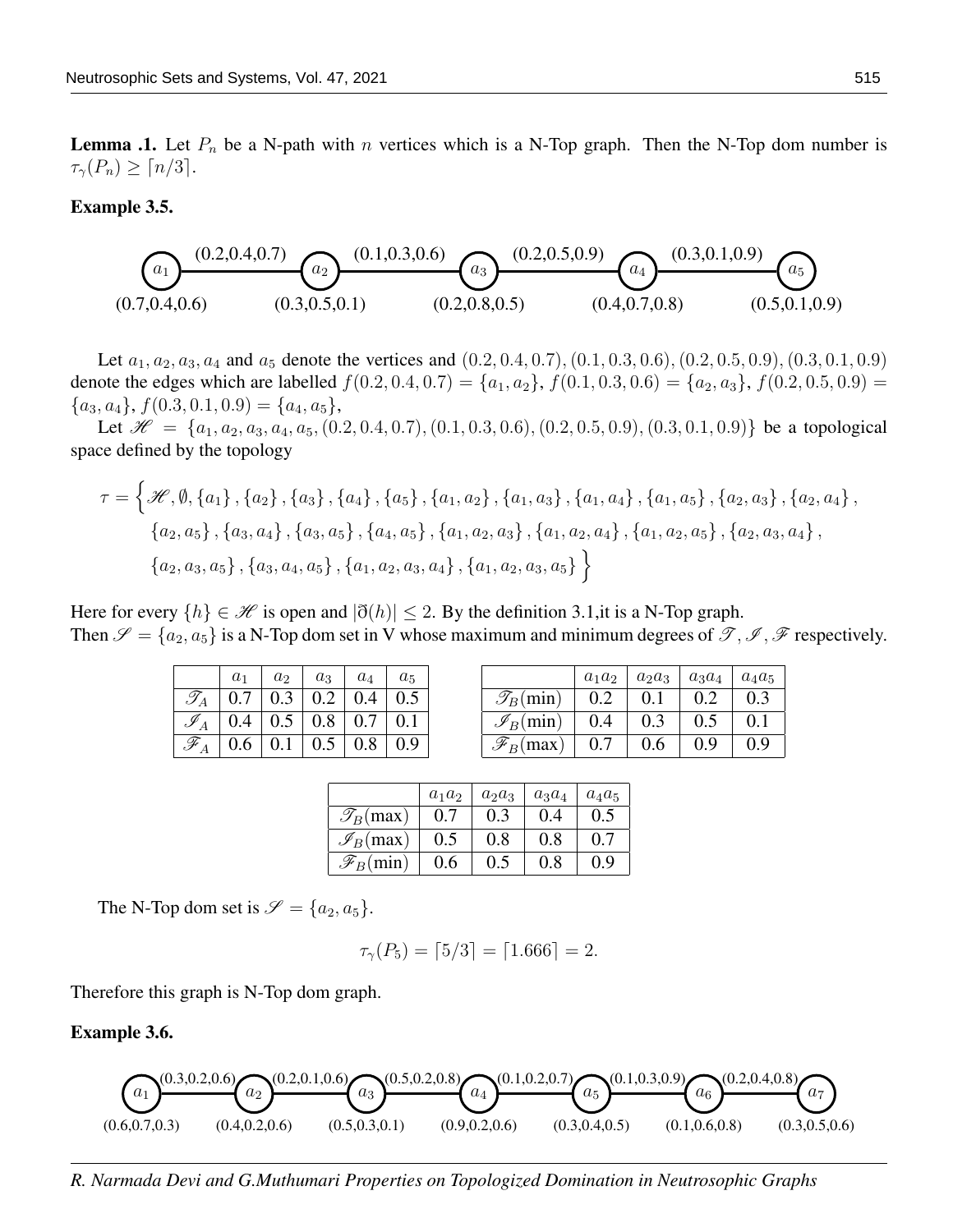Let  $a_1, a_2, a_3, a_4, a_5, a_6$  and  $a_7$  denote the vertices and  $(0.3, 0.2, 0.6), (0.2, 0.1, 0.6), (0.5, 0.2, 0.8), (0.1, 0.2, 0.7),$  $(0.1, 0.3, 0.9), (0.2, 0.4, 0.8)$  denote the edges which are labelled  $f(0.3, 0.2, 0.6) = \{a_1, a_2\},$  $f(0.2, 0.1, 0.6 = \{a_2, a_3\}, f(0.5, 0.2, 0.8) = \{a_3, a_4\}, f(0.1, 0.2, 0.7) = \{a_4, a_5\}, f(0.1, 0.3, 0.9) = \{a_5, a_6\},\$  $f(0.2, 0.4, 0.8) = \{a_6, a_7\},\$ 

Let  $\mathcal{H} = \{a_1, a_2, a_3, a_4, a_5, a_6, a_7, (0.3, 0.2, 0.6), (0.2, 0.1, 0.6), (0.5, 0.2, 0.8), (0.1, 0.2, 0.7), (0.1, 0.3, 0.9),$  $(0.2, 0.4, 0.8)$  be a topological space defined by the topology

$$
\tau = \left\{\mathcal{H}, \emptyset, \{a_1\}, \{a_2, a_3\}, \{a_4\}, \{a_5, a_6\}, \{a_7\}, \{a_1, a_2, a_3\}, \{a_1, a_4\}, \{a_1, a_5, a_6\}, \{a_1, a_7\}, \{a_2, a_3, a_4\}, \{a_2, a_3, a_5, a_6\}, \{a_2, a_3, a_7\}, \{a_4, a_5, a_6\}, \{a_4, a_7\}, \{a_5, a_6, a_7\}, \{a_1, a_2, a_3, a_4\}, \{a_1, a_2, a_3, a_5, a_6\}, \{a_1, a_2, a_3, a_7\}, \{a_1, a_2, a_3, a_5, a_6\}, \{a_1, a_2, a_3, a_4, a_5, a_6\}, \{a_1, a_2, a_3, a_4, a_7\}, \{a_1, a_2, a_3, a_5, a_6\}, \{a_1, a_4, a_7\}, \{a_1, a_4, a_7\}, \{a_1, a_4, a_7\}, \{a_1, a_4, a_7\}, \{a_1, a_4, a_5, a_6, a_7\}, \{a_1, a_2, a_3, a_4, a_7\}, \{a_1, a_2, a_3, a_4, a_7\}, \{a_2, a_3, a_4, a_5, a_6, a_7\}, \{a_2, a_3, a_4, a_7\}, \{a_2, a_3, a_4, a_7\}, \{a_2, a_3, a_4, a_7\}, \{a_2, a_3, a_5, a_6, a_7\}, \{a_2, a_3, a_4, a_7\}, \{a_2, a_3, a_4, a_7\}, \{a_1, a_5, a_6, a_7\}, \{a_1, a_4, a_5, a_6, a_7\}, \{a_1, a_4, a_5, a_6, a_7\}, \{a_1, a_2, a_3, a_4, a_5, a_6\}, \{a_1, a_2, a_3, a_4, a_5, a_6\}, \{a_1, a_2
$$

Here for every  $\{h\} \in \mathcal{H}$  is open or closed and  $|\mathfrak{d}(h)| \leq 2$ . By the definition of 3.1, it is a N-Top graph.

Then  $\mathscr{S} = \{a_2, a_5, a_7\}$  is a N-Top dom set in V whose maximum and minimum degrees of  $\mathscr{T}, \mathscr{I}, \mathscr{F}$ respectively.

|                 | $a_1$ | $a_2$ | $a_3$ | $a_4$ | $a_5$                       | a <sub>6</sub> | a <sub>7</sub>                                     |                                                | $a_1a_2$ | $a_2a_3$ | $a_3a_4$ | $a_4a_5$ | $a_5a_6$ | $a_6a_7$ |
|-----------------|-------|-------|-------|-------|-----------------------------|----------------|----------------------------------------------------|------------------------------------------------|----------|----------|----------|----------|----------|----------|
| $\mathscr{T}_P$ | 0.6   | 0.4   | 0.5   | 0.9   | $\mid 0.3 \mid 0.1 \mid$    |                | 0.3                                                | $\mathcal{T}_Q(\max)$                          | 0.6      | 0.5      | 0.9      | 0.9      | 0.3      |          |
| $\mathscr I_P$  |       | 0.2   | 0.3   |       |                             |                | $\mid$ 0.2 $\mid$ 0.4 $\mid$ 0.6 $\mid$ 0.5 $\mid$ | $\parallel \mathcal{I}_Q(\text{max})\parallel$ | 0.7      | 0.3      | 0.3      | 0.4      | 0.6      | 0.6      |
| $\mathscr{F}_P$ | 0.3   | 0.6   | 0.1   | 0.6   | $\vert 0.5 \vert 0.8 \vert$ |                | 0.6                                                | $\parallel \mathscr{F}_Q(\min)$                | 0.3      | 0.1      | 0.1      | $0.5\,$  | $0.5\,$  | 0.6      |

|                             | $a_1a_2$ | $a_2a_3$ | $a_3a_4$ | $a_4a_5$ | $a_5a_6$ | $a_6a_7$  |
|-----------------------------|----------|----------|----------|----------|----------|-----------|
| $\mathcal{T}_Q(\min)$       | 0.4      | 0.3      | 0.5      | 0.3      |          |           |
| $\mathscr{I}_Q(\text{min})$ | 0.2      | $0.1\,$  | 0.2      | 0.2      | 0.4      | $\rm 0.5$ |
| $\mathscr{F}_Q$ (max)       | 0.6      |          | 0.8      | 0.6      | $0.8\,$  | 0.9       |

Thererfore N-top dom set is  $\mathscr{S} = \{a_2, a_5, a_7\}.$ 

$$
\tau_{\gamma}(P_7) = [7/3] = [2.333] > 2.
$$

**Lemma .2.** Let  $\mathscr{C}_n$  be a N-cycle with *n*−vertices which is a N-Top graph. Then the N-Top dom number  $\tau_{\gamma}(\mathscr{C}_n) \geq \lceil n/3 \rceil$ .

#### Example 3.7.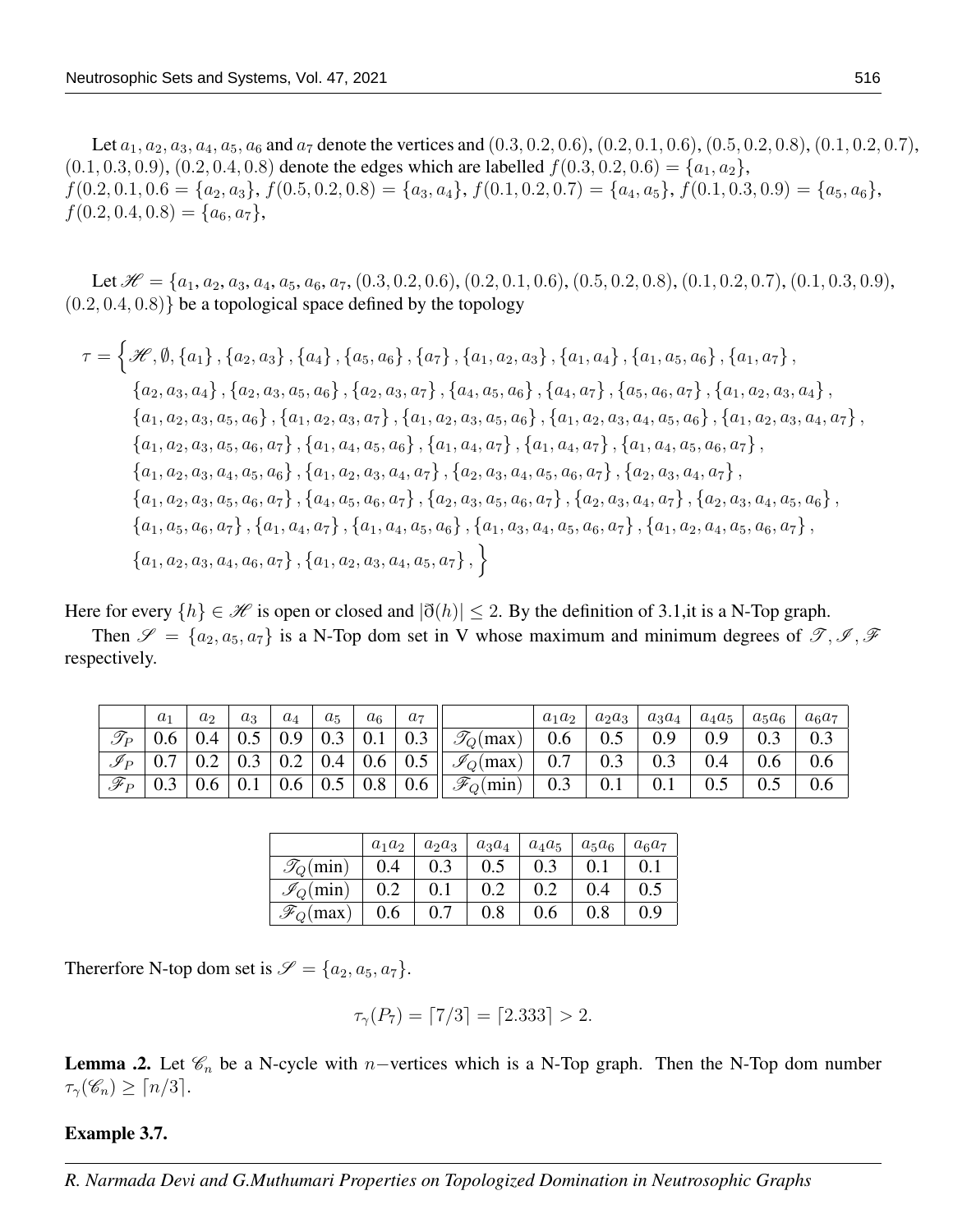

Let  $a_1, a_2, a_3, a_4, a_5$  and  $a_6$  denote the vertices and  $(0.1, 0.3, 0.9), (0.2, 0.1, 0.7), (0.5, 0.2, 0.1), (0.4, 0.2, 0.7),$  $(0.5, 0.3, 0.8), (0.3, 0.5, 0.7)$  denote the edges which are labelled  $f(0.1, 0.3, 0.9) = \{a_1, a_2\},\$  $f(0.2, 0.1, 0.7) = \{a_2, a_3\}, f(0.5, 0.2, 0.1) = \{a_3, a_4\}, f(0.4, 0.2, 0.7) = \{a_4, a_5\}, f(0.5, 0.3, 0.8) = \{a_5, a_6\},$  $f(0.3, 0.5, 0.7) = \{a_6, a_1\},\$ 

Let  $\mathcal{H} = \{a_1, a_2, a_3, a_4, a_5, a_6, (0.1, 0.3, 0.9), (0.2, 0.1, 0.7), (0.5, 0.2, 0.1), (0.4, 0.2, 0.7), (0.5, 0.3, 0.8),\}$  $(0.3, 0.5, 0.7)$  be a topological space defined by the topology

$$
\tau = \left\{ \mathcal{H}, \emptyset, \{a_1\}, \{a_2\}, \{a_3\}, \{a_4\}, \{a_5\}, \{a_6\}, \{a_2, a_3\}, \{a_2, a_4\}, \{a_2, a_5\}, \{a_3, a_4\}, \{a_1, a_2\}, \{a_1, a_3\}, \{a_1, a_4\}, \{a_1, a_5\}, \{a_1, a_6\}, \{a_2, a_3\}, \{a_2, a_4\}, \{a_2, a_5\}, \{a_3, a_4\}, \{a_3, a_5\}, \{a_4, a_5\}, \{a_4, a_6\}, \{a_5, a_6\}, \{a_1, a_2, a_3\}, \{a_1, a_2, a_4\}, \{a_1, a_2, a_5\}, \{a_1, a_2, a_3, a_4\}, \{a_1, a_2, a_3, a_5\}, \{a_1, a_2, a_3, a_6\}, \{a_1, a_2, a_3, a_4, a_5\}, \{a_1, a_2, a_3, a_4, a_6\}, \{a_2, a_3, a_4\}, \{a_2, a_3, a_5\}, \{a_2, a_3, a_6\}, \{a_3, a_4, a_5\}, \{a_3, a_4, a_6\}, \{a_2, a_3, a_4, a_6\}, \{a_2, a_3, a_4, a_6\}, \{a_2, a_3, a_4, a_5\}, \{a_2, a_3, a_4, a_5, a_6\}, \{a_1, a_2, a_4, a_5, a_6\}, \{a_1, a_2, a_3, a_4, a_5, a_6\}, \{a_1, a_2, a_3, a_4, a_5\}, \{a_2, a_3, a_4, a_5\}, \{a_3, a_4, a_5\}, \{a_3, a_4, a_5\}, \{a_3, a_4, a_5\}, \{a_3, a_4, a_5\}, \{a_3, a_4, a_5\}, \{a_3, a_4, a_5\}, \{a_3, a_4, a_5\}, \{a_3, a_4, a_5\
$$

Here for every  $\{h\} \in \mathcal{H}$  is open and  $|\eth(h)| \leq 2$ . By the definition of 3.1, it is a N-Top graph.

Then  $\mathscr{S} = \{a_3, a_6\}$  is a N-Top dom set in V whose maximum and minimum degrees of  $\mathscr{T}, \mathscr{I}, \mathscr{F}$  respectively.

|                 | $a_1$             | a <sub>2</sub> | $a_3$ | $a_4$ | $a_5$ | a <sub>6</sub> |                                                                                                    | $a_1a_2$ | $a_2a_3$                                                     | $ a_3a_4 $ | $a_4a_5$ $a_5a_6$ |     | $a_6a_1$ |
|-----------------|-------------------|----------------|-------|-------|-------|----------------|----------------------------------------------------------------------------------------------------|----------|--------------------------------------------------------------|------------|-------------------|-----|----------|
| $\mathscr{T}_P$ | $\vert 0.3 \vert$ |                |       |       |       |                | 0.2   0.6   0.9   0.5   0.7    $\mathscr{T}_{Q}(\text{max})$   0.3                                 |          | 0.6                                                          | 0.9        | 0.9 <sub>o</sub>  | 0.8 | 0.7      |
|                 |                   |                |       |       |       |                |                                                                                                    |          | $\begin{array}{ c c c c c } \hline 0.8 & \hline \end{array}$ | 0.3        |                   | 0.4 | 0.5      |
| $\mathscr{F}_P$ | $\vert 0.7 \vert$ |                |       |       |       |                | $\mid 0.1 \mid 0.7 \mid 0.5 \mid 0.6 \mid 0.1 \mid \mid \mathscr{F}_{Q}(\text{min}) \mid 0.1 \mid$ |          | 0.1                                                          | 0.5        |                   |     |          |

|                             | $a_1a_2$ | $a_2a_3$ | $a_3a_4$ | $a_4a_5$        | $a_5a_6$ | $a_6a_1$ |
|-----------------------------|----------|----------|----------|-----------------|----------|----------|
| $\mathscr{T}_{Q}(\min)$     |          | 0.2      | 0.5      | 0.4             | 0.5      | 0.3      |
| $\mathscr{I}_Q(\text{min})$ | 0.3      |          | 0.2      |                 | 0.3      | 0.5      |
| $\mathscr{F}_C$<br>(max)    | 0.7      | ሰ 7      | $0.8\,$  | $^{\prime}$ 0.7 | 0.8      |          |

Therefore N-Top dom set is  $\mathscr{S} = \{a_3, a_6\}.$ 

$$
\tau_{\gamma}(C_6) = \lceil 6/3 \rceil = 2.
$$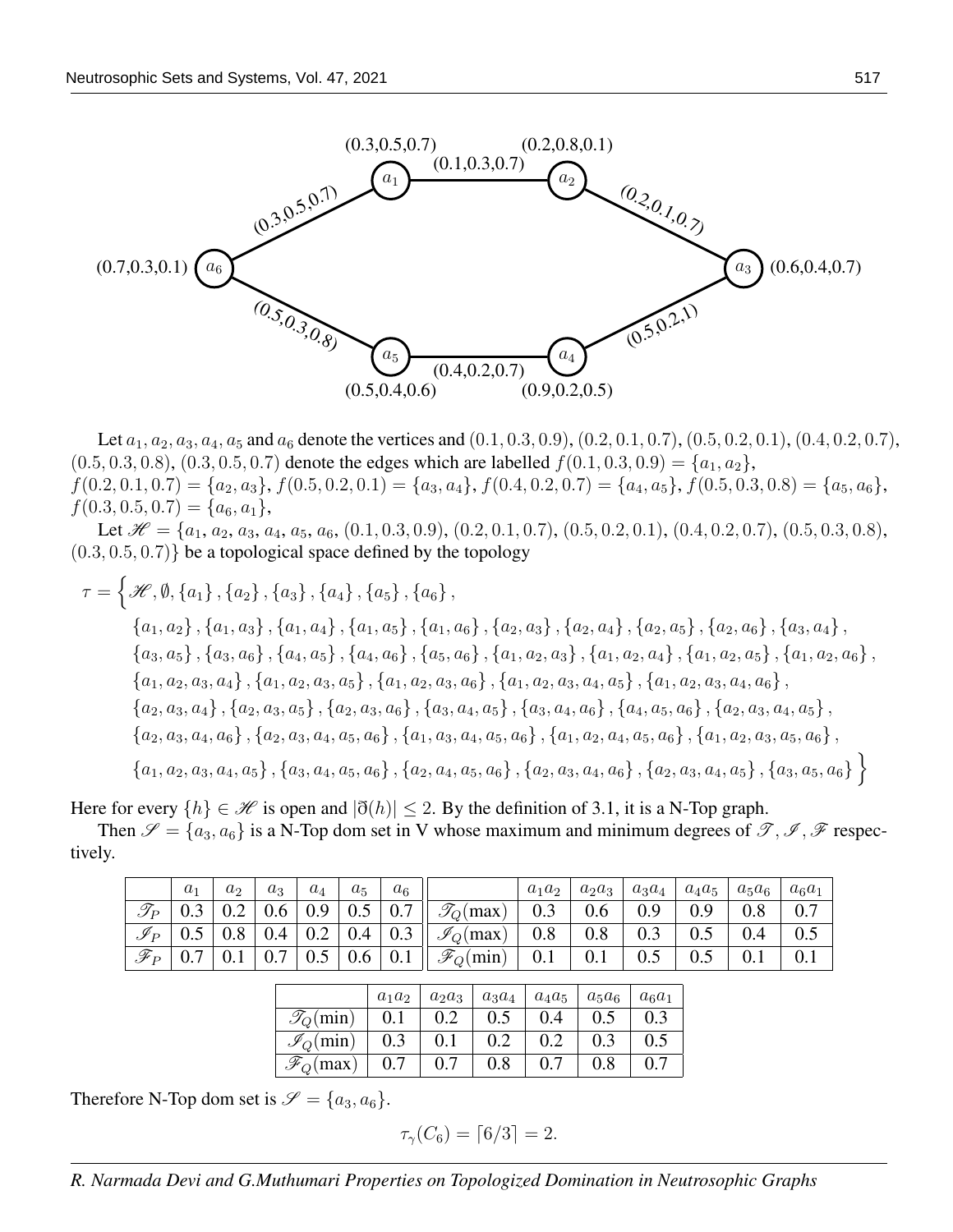**Lemma .3.** Let  $(\mathscr{K}_n)$  be a N-complete graph with n–vertices  $(n = 2, 3)$  which is a N-Top graph. Then the N-Top dom number  $\tau_{\gamma}(\mathscr{K}_n) = 1$ .

#### Example 3.8.



Let  $a_1, a_2$  and  $a_3$  denote the vertices and  $(0.1, 0.4, 0.9), (0.05, 0.4, 0.8), (0.1, 0.3, 0.8)$  denote the edges which are labelled  $f(0.1, 0.4, 0.9) = \{a_1, a_2\}, f(0.05, 0.4, 0.8) = \{a_2, a_3\}, f(0.1, 0.3, 0.8) = \{a_3, a_1\},\$ 

Let  $\mathcal{H} = \{a_1, a_2, a_3, (0.1, 0.4, 0.9), (0.05, 0.4, 0.8), (0.1, 0.3, 0.8)\}\)$  be a topological space defined by the topology

$$
\tau = \left\{ \mathcal{H}, \emptyset, \left\{ a_{1} \right\}, \left\{ a_{2} \right\}, \left\{ a_{3} \right\}, \left\{ a_{1}, a_{2} \right\}, \left\{ a_{1}, a_{3} \right\}, \left\{ a_{2}, a_{3} \right\} \right\}
$$

Here for every  $\{h\} \in \mathcal{H}$  is open and  $|\eth(h)| \leq 2$ . By the definition 3.1, it is a N-Top graph.

Then  $\mathscr{S} = \{a_1\}$  and  $\{a_2a_3\}$  is a N-Top dom set in V whose maximum and minimum degrees of  $\mathscr{T}, \mathscr{I}, \mathscr{F}$ respectively.

|                              | $a_1$                  | $a_2$ | $a_3$ |                       | $a_1a_2$ | $a_2a_3$ | $a_3a_1$ |                             | $a_1a_2$ | $a_2a_3$ | $a_3a$ |
|------------------------------|------------------------|-------|-------|-----------------------|----------|----------|----------|-----------------------------|----------|----------|--------|
| $\sqrt{ }$<br>$\mathbf{1}_A$ | U.J                    | 0.3   | 0.1   | $\mathscr{T}_P(\max)$ | 0.5      | 0.3      | 0.5      | $\mathcal{I}_O(\text{min})$ | 0.3      | 0.1      | 0.1    |
| $I_A$                        | 0.4                    | 0.6   | 0.9   | $\mathscr{I}_P(\max)$ | 0.6      | 0.9      | 0.9      | $\mathscr{I}_O(\text{min})$ | 0.4      | 0.6      | 0.4    |
| $F\,$<br>$\perp$ A           | $\overline{ }$<br>V. I | 0.8   | 0.2   | $\mathscr{F}_P(\min)$ | 0.7      | $0.2\,$  | 0.2      | $\mathscr{F}_Q$ (max)       | 0.8      | 0.8      | 0.7    |

Therefore N-Top dom set is  $\mathcal{S} = \{a_1\}$ , whose top dom number is given by

 $\tau_{\gamma}(\mathscr{K}_{3})=1.$ 

N-Top dom set

Remark 3.2. The interrelationship among N-Top dom set as given below



N-Top minimum dom set  $N$ -Top minimal dom set



## 4 Conclusion

This paper has focused on calculating the dominating number of N-Top graph G by using top domination conditions.The Top dom condition is introduced in new method to find the domination number. The N-Top domination for some standard N-graphs such as a path,cycle are specified.The future study can be continued by forming different types of N-Top domination set with various applications.